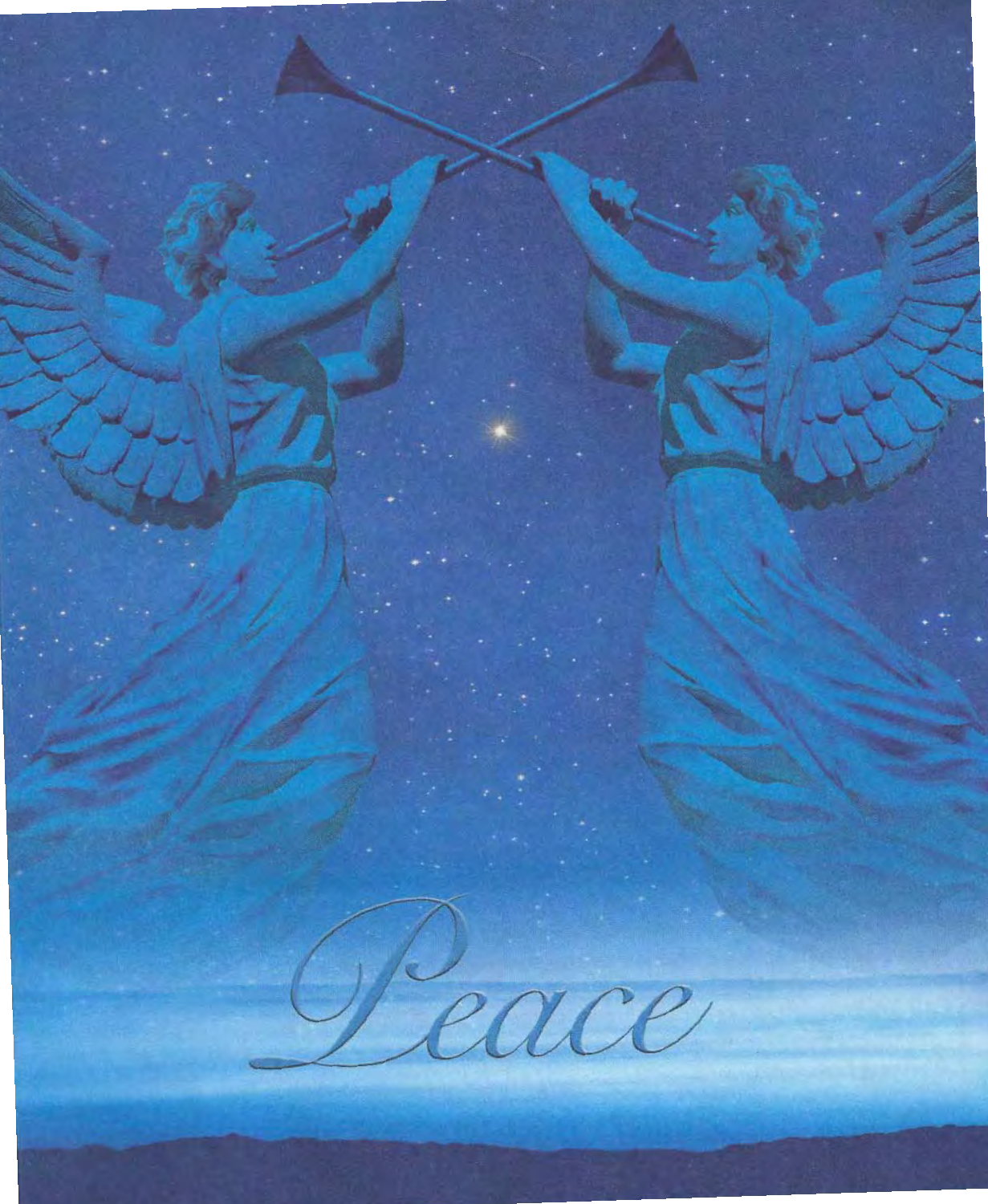# *2nd Sunday of Advent*

*Liberty Pole UMC Worship Service-Sunday, 9:00 A.M. Viroqua UMC Worship Service-Sunday, 10:30 A.M.*

*Please turn off all cell phones and electronics. \*\*Please stand if you are able.*

### **PRELUDE "COME, THOU LONG EXPECTED JESUS"** ARR. BY: WILBUR HELD (V)  *(A time to prepare for worship through prayer and meditation.)*

**Welcoming Words**

 *(Please sign the attendance sheets.)*

## **Announcements**

**\*\*Hymn of Praise "Lift Up Your Heads, Ye Mighty Gates" UMH No. 213**

## **Lighting of second advent candle**

**READER ONE:** Every year we light candles as we prepare for the coming of Christ. More and more candles, more and more light, as we watch and wait for Jesus, the Light of the World.

**All:** God of Promise, come into our darkness. Renew your hope and peace in us, for you alone bring life out of death.

**READER TWO:** Receive God's promise of peace from Psalm 4: Know that the LORD has set apart the godly for himself; the LORD will hear when we call to him.

**All:** Let the light of your face shine upon us, O LORD. We will lie down and sleep in peace, for you alone, O LORD, make us dwell in safety.

Light The Candle of Peace Today we are placing the Shepherds as a sign of peace (JEFF & STACY MATSON  $@$  LP) (DAN & BARB CASPER  $@$  V)

**\*\*Opening Prayer** *(Pray in Unison)*

**We know, O God, we need to come to you. We invite you to come to us. You created us for your glory and service. And we confess that we have sinned, in thought, word, and deed. Teach us true repentance. In the multitude of your mercies and the largeness of your steadfast love forgive our sins. Mold our hearts and wills to love and serve you more perfectly.** *Amen* 

*\*\****Call To Worship Psalm 85: 1-13 UMH 806**

**Children's Time**

*(Children Leave for Sunday School)*

**Choir Sings "A Little Child Will Come To Lead Us"** By: N. Price & D. Besig (V)

| JOYS AND CONCERNS, PASTORAL PRAYER, LORD'S PRAYER<br><b>UMH No. 895</b>                                                                                            |                                                         |                                                                     |                       |  |  |  |
|--------------------------------------------------------------------------------------------------------------------------------------------------------------------|---------------------------------------------------------|---------------------------------------------------------------------|-----------------------|--|--|--|
| <b>OLD TESTAMENT READING</b>                                                                                                                                       |                                                         | L: Lord, in your mercy P: Hear our prayer<br><b>ISAIAH 40: 1-11</b> | PEW BIBLE NO. 851     |  |  |  |
| <b>NEW TESTAMENT READING</b>                                                                                                                                       | PEW BIBLE NO. 1492                                      |                                                                     |                       |  |  |  |
| "LET ALL MORTAL FLESH KEEP SILENCE"<br>**HYMN<br><b>UMH No. 626</b>                                                                                                |                                                         |                                                                     |                       |  |  |  |
| **GOSPEL                                                                                                                                                           |                                                         | <b>MARK 1:1-8</b>                                                   | PEW BIBLE NO. 1191    |  |  |  |
|                                                                                                                                                                    | Ŀ.<br>$\mathbf{p}$ .                                    | THIS IS THE WORD OF GOD FOR THE PEOPLE OF GOD.<br>THANKS BE TO GOD. |                       |  |  |  |
|                                                                                                                                                                    | "GOD'S GIFT OF COMFORT AND REPENTANCE"<br><b>SERMON</b> |                                                                     |                       |  |  |  |
| <b>SACRAMENT OF HOLY COMMUNION</b>                                                                                                                                 |                                                         |                                                                     | <b>UMH No. 12</b>     |  |  |  |
| <b>OFFERING</b>                                                                                                                                                    | "CHANT DU BERGER" (SHEPHERD'S SONG)                     |                                                                     | BY: GUSTAVE MERKL (V) |  |  |  |
| **DOXOLOGY                                                                                                                                                         |                                                         |                                                                     |                       |  |  |  |
| Praise God from whom all blessings flow; praise Him, all creatures here<br>below; praise Him above, ye heavenly host; praise Father, Son, and Holy<br>Ghost. Amen. |                                                         |                                                                     |                       |  |  |  |
| **OFFERTORY PRAYER                                                                                                                                                 |                                                         |                                                                     |                       |  |  |  |
| "HAIL TO THE LORD'S ANOINTED"<br><b>**CLOSING HYMN</b><br><b>UMH No. 203</b>                                                                                       |                                                         |                                                                     |                       |  |  |  |
| *BENEDICTION                                                                                                                                                       |                                                         |                                                                     |                       |  |  |  |
| May the god of peace sanctify you entirely; and may your spirit and soul<br>and body be kept sound and blameless at the coming of our Lord Jesus                   |                                                         |                                                                     |                       |  |  |  |

**Christ. The one who calls you is faithful, and will do this"** *Amen*

| <b>**BENEDICTION RESPONSE</b><br>"EMMANUEL, EMMANUEL" |  |  | <b>UMH No. 204</b> |
|-------------------------------------------------------|--|--|--------------------|
|-------------------------------------------------------|--|--|--------------------|

\*\***POSTLUDE** "THE ANGEL GABRIEL FROM HEAVEN CAME" BY: WILBUR HELD (V)

### **Viroqua & Liberty Pole UMC Bulletins and Radio Broadcast**

The Liberty Pole & Viroqua Bulletins are given in honor of Joanne Hornby's 80th birthday by her sister.

The Radio Broadcast is given by Robert & Janet Starr with thanks to God for Jesus Christ.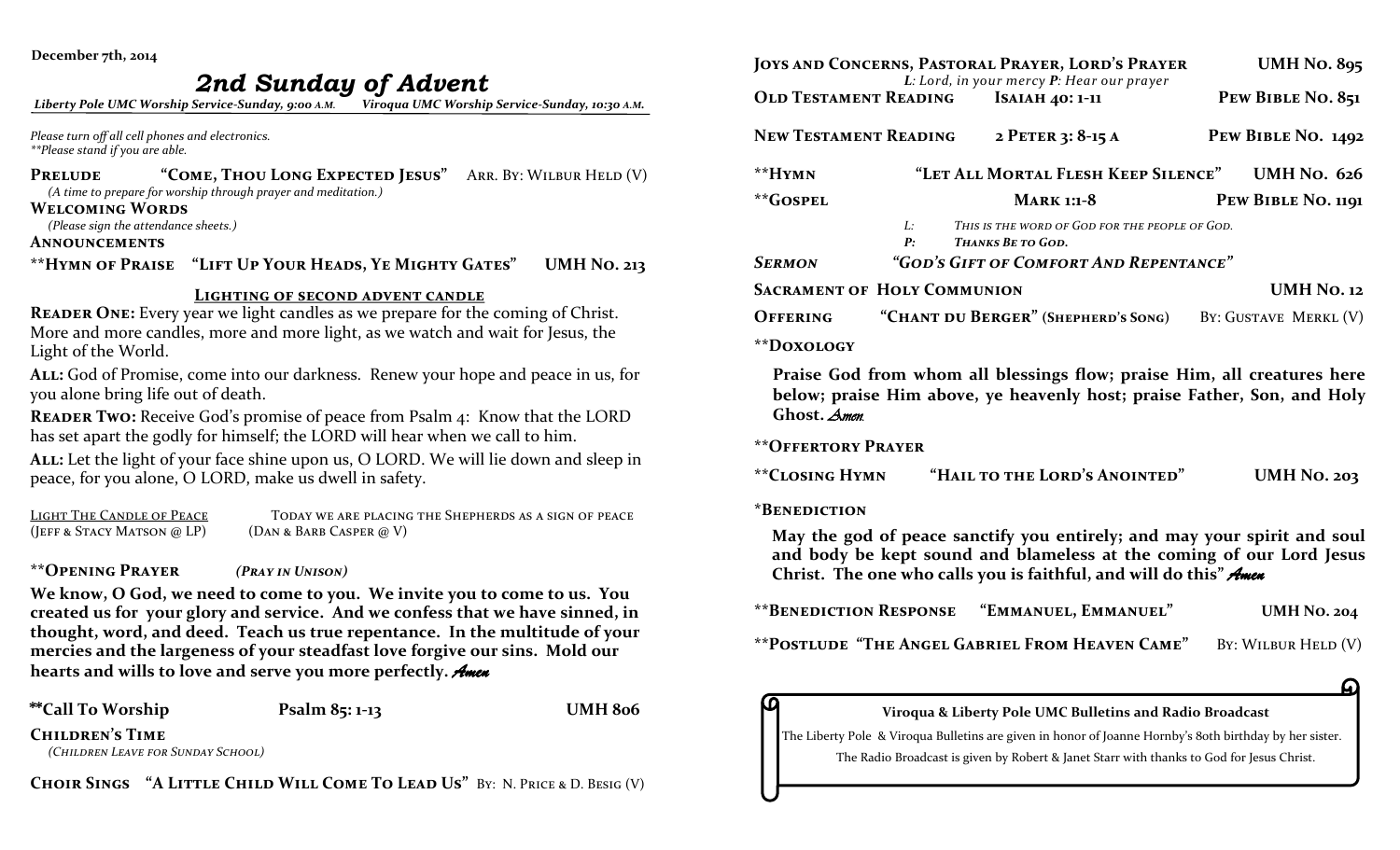### The Story of the Candy Cane

Of all the beautiful traditions of Christmas, few are so ancient in meaning and so rich in symbolism as the Candy Cane.

From the beginning of the tradition of the Christmas Tree, it was customary to decorate the tree with symbols of the newborn Christ. Candles represented the Light of the World, the star recalled that first Christmas night, and the shepherd's crook symbolized the humble shepherds in the fields near Bethlehem who were first to receive the news. "Unto you is born a Savior."

Christmas tree decorations in Europe, from which our tradition comes, were customarily made of food, principally cookies and candy. This symbolically expresses thanks for "our daily bread" as well as providing a Christmas treat for the children. Thus, the shepherd's crook became the candy cane.

As time went on, many ornaments took on a more permanent nature but the Candy Cane retains the original use and meaning of Christmas Tree ornaments.

Candy Canes on the Christmas Tree symbolize the Shepherds in the fields on that first Christmas night, shepherds who heard the angel chorus and came to worship at the crib of the newborn King. They are also a sign of our thanks to God for the food he has given us all during the year, and not least of all, they are an inexpensive and delightful Christmas treat for the family.

> If you would like more information on the symbolism of the Candy Cane and how vou can use this for a program at vour church, club, or Sunday School, send \$1 for postage and handling to: